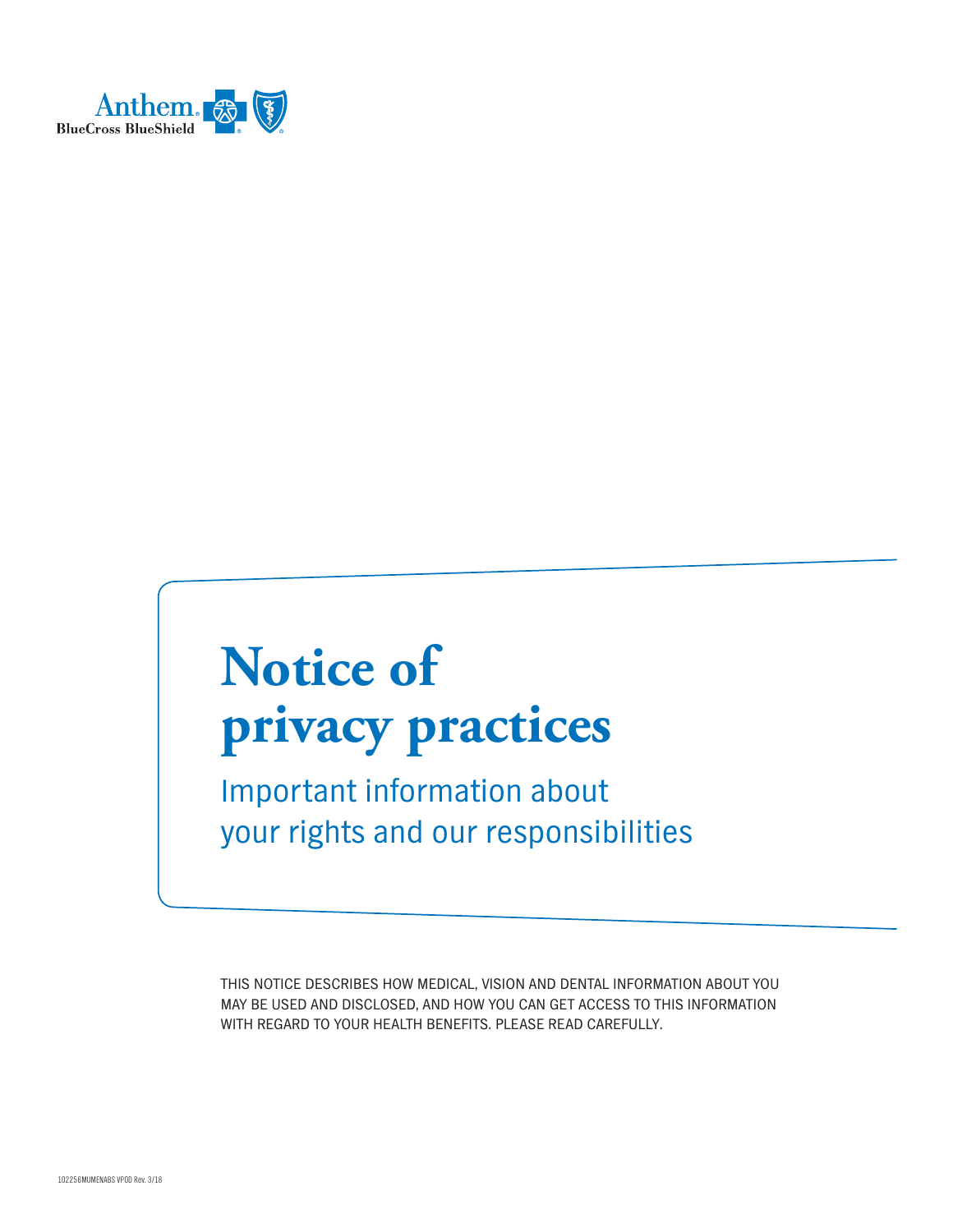Protecting your personal health information is important. Each year, we're required to send you specific information about your rights and some of our duties to help keep your information safe. This notice combines three of these required yearly communications:

- State notice of privacy practices
- }Health Insurance Portability and Accountability Act (HIPAA) notice of privacy practices
- Breast reconstruction surgery benefits

Would you like to go paperless and read this online next time? Go to **[anthem.com](http://www.anthem.com)** and sign up to get these notices by email.

## **State notice of privacy practices**

When it comes to handling your health information, we follow state laws, which are sometimes stricter than the federal HIPAA privacy law. This notice:

- }Explains your rights and our duties under state law.
- }Applies to health, dental, vision and life insurance benefits you may have.

Your state may give you additional rights to limit sharing your health information. Please call the Member Services phone number on your ID card for more details.

#### **Your personal information**

Your nonpublic (private) personal information (PI) identifies you and it's often gathered in an insurance matter. You have the right to see and correct your PI. We may collect, use and share your PI as described in this notice. Our goal is to protect your PI because your information can be used to make judgments about your health, finances, character, habits, hobbies, reputation, career and credit.

We may get your PI from others, such as doctors, hospitals or other insurance companies. We may also share your PI with others outside our company — without your approval, in some cases. But we take reasonable measures to protect your information. If an activity requires us to give you a chance to opt out, we'll let you know. We'll also tell you how you can let us know you don't want your PI used or shared for an activity you can opt out of.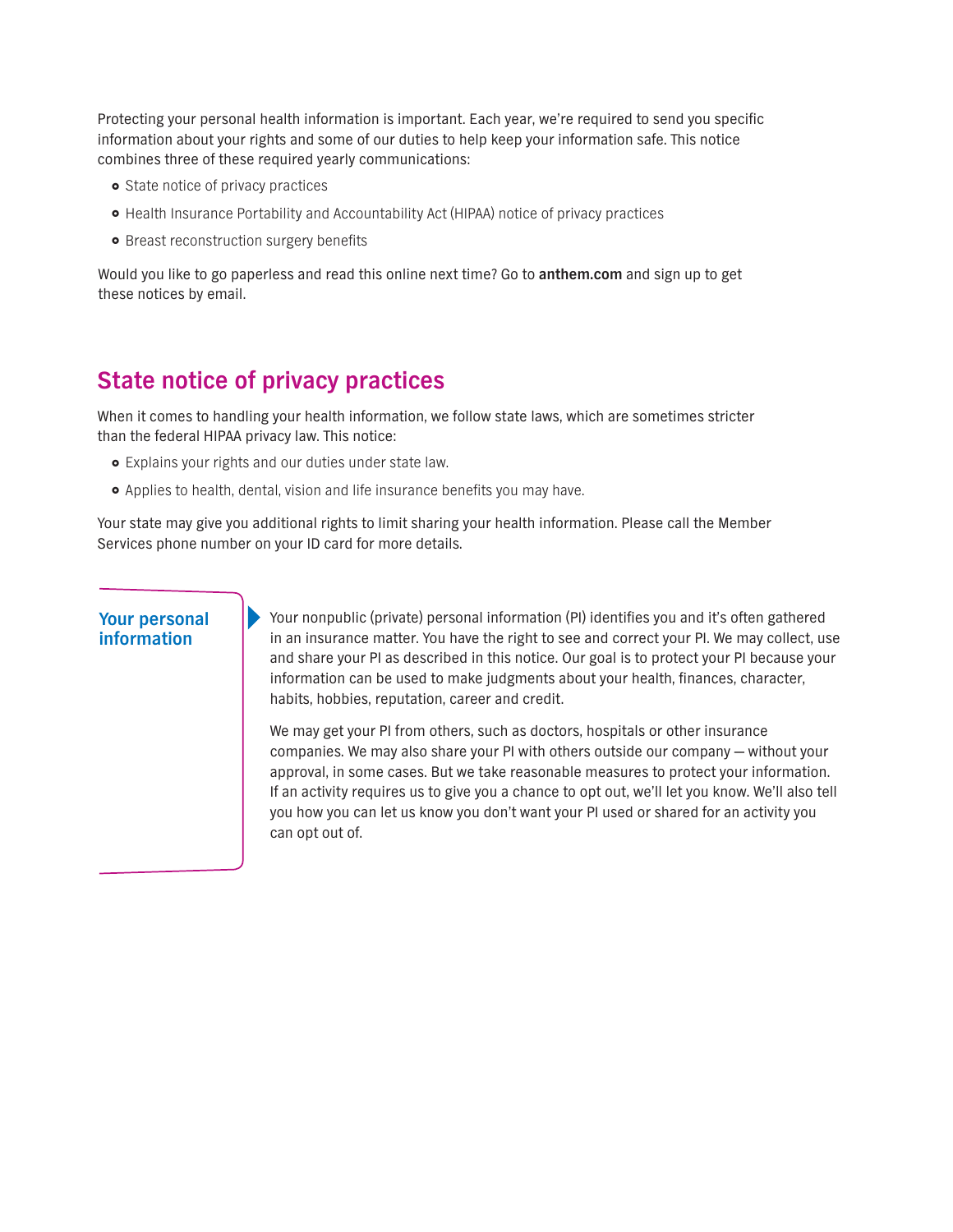## **HIPAA notice of privacy practices**

We keep the health and financial information of our current and former members private as required by law, accreditation standards and our own rules. We're also required by federal law to give you this notice to explain your rights and our legal duties and privacy practices.

#### **Your protected health information**

There are times we may collect, use and share your Protected Health Information (PHI) as allowed or required by law, including the HIPAA Privacy rule. Here are some of those times:

**Payment:** We collect, use and share PHI to take care of your account and benefits, or to pay claims for health care you get through your plan.

**Health care operations:** We collect, use and share PHI for your health care operations.

 information with others providing you treatment. Examples of ways we use your information: **Treatment activities:** We don't provide treatment, but we collect, use and share information about your treatment to offer services that may help you, including sharing

- We keep information on file about your premium and deductible payments.
- We may give information to a doctor's office to confirm your benefits.
- We may share explanation of benefits (EOB) with the subscriber of your plan for payment purposes.
- We may share PHI with your doctor or hospital so that they may treat you.
- We may use PHI to review the quality of care and services you get.
- We may use PHI to help you with services for conditions like asthma, diabetes or traumatic injury.
- We may use publicly and/or commercially available data about you so you can get available health plan benefits and services.
- We may use your PHI to create, use or share de-identified data as allowed by HIPAA.
- We may also use and share PHI directly or indirectly with health information exchanges for payment, health care operations and treatment. If you don't want your PHI to be shared in these situations, visit **[anthem.com/privacy](http://anthem.com/privacy)** for more information.

**Sharing your PHI with you:** We must give you access to your own PHI. We may also contact you about treatment options or other health-related benefits and services. When you or your dependents reach a certain age, we may tell you about other plans or programs for which you may be eligible, including individual coverage. We may also send you reminders about routine medical checkups and tests.

You may get emails that have limited PHI, such as welcome materials. We'll ask your permission before we email you.

**Sharing your PHI with others:** In most cases, if we use or share your PHI outside of treatment, payment, operations or research activities, we have to get your okay in writing first. We must also get your written permission before:

- Using your PHI for certain marketing activities.
- **•** Selling your PHI.
- Sharing any psychotherapy notes from your doctor or therapist.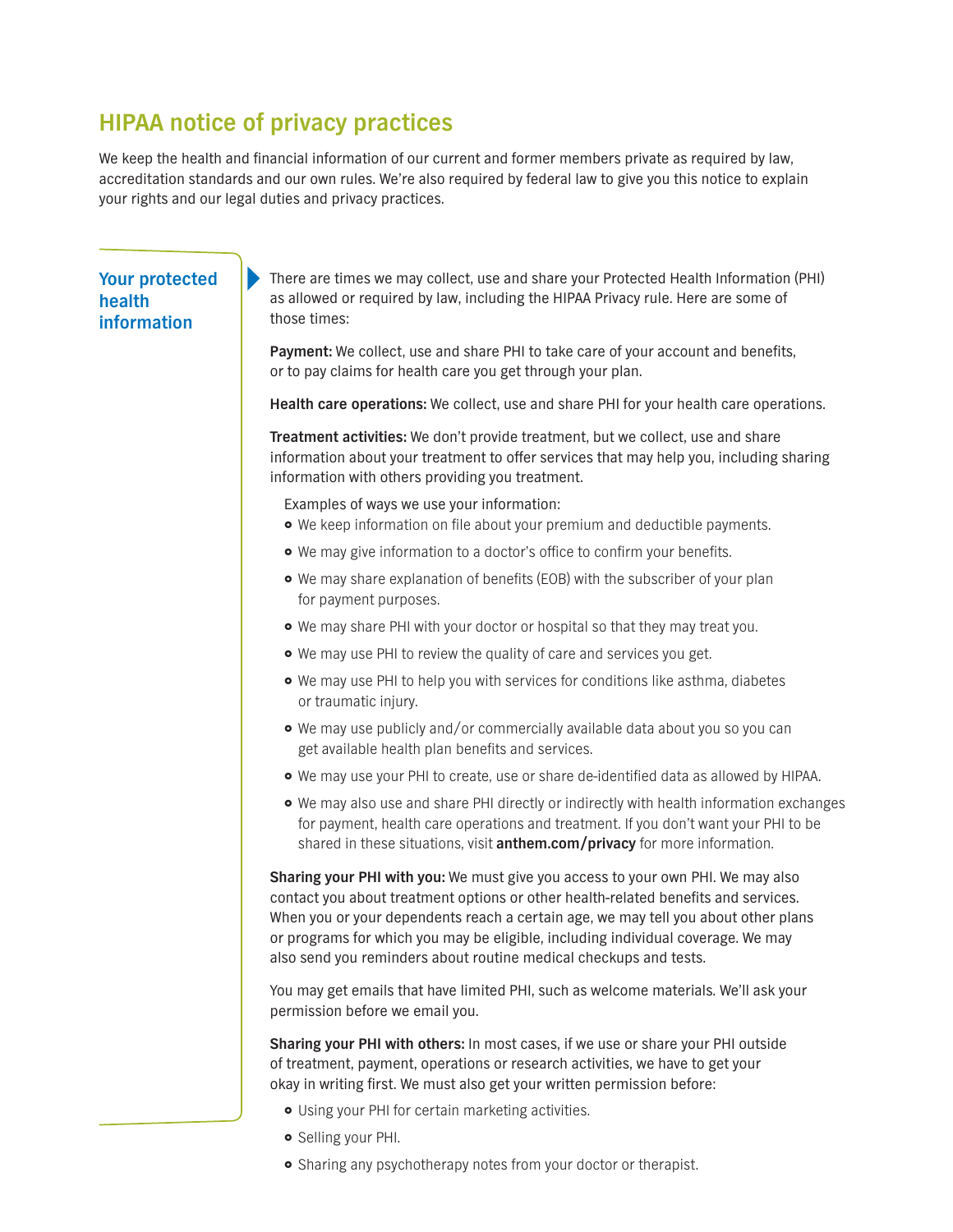### **Your protected health information (continued)**

We may also need your written permission for other situations not mentioned above. You always have the right to cancel any written permission you have given at any time.

You have the right and choice to tell us to:

- Share information with your family, close friends or others involved with your current treatment or payment for your care.
- Share information in an emergency or disaster relief situation.

If you can't tell us your preference, for example in an emergency or if you're unconscious, we may share your PHI if we believe it's in your best interest. We may also share your information when needed to lessen a serious and likely threat to your health or safety.

#### **Other reasons we may use or share your information:**

We are allowed, and in some cases required, to share your information in other ways  $$ usually for the good of the public, such as public health and research. We can share your information for these specific purposes:

- **•** Helping with public health and safety issues, such as:
	- Preventing disease
	- Helping with product recalls
	- Reporting adverse reactions to medicines
	- Reporting suspected abuse neglect, or domestic violence
	- Preventing or reducing a serious threat to anyone's health or safety
- **•** Doing health research.
- Obeying the law, if it requires sharing your information.
- Responding to organ donation groups for research and certain reasons.
- Addressing workers' compensation, law enforcement and other government requests, and to alert proper authorities if we believe you may be a victim of abuse or other crimes.
- Responding to lawsuits and legal actions.

If you're enrolled with us through an employer, we may share your PHI with your group health plan. If the employer pays your premium or part of it, but doesn't pay your health insurance claims, your employer can only have your PHI for permitted reasons and is required by law to protect it.

**Authorization:** We'll get your written permission before we use or share your PHI for any purpose not stated in this notice. You may cancel your permission at any time, in writing. We will then stop using your PHI for that purpose. But if we've already used or shared your PHI with your permission, we cannot undo any actions we took before you told us to stop.

**Genetic information:** We cannot use your genetic information to decide whether we'll give you coverage or decide the price of that coverage.

**Race, ethnicity and language:** We may receive race, ethnicity and language information about you and protect this information as described in this notice. We may use this information to help you, including identifying your specific needs, developing programs and educational materials and offering interpretation services. We don't use race, ethnicity and language information to decide whether we'll give you coverage, what kind of coverage and the price of that coverage. We don't share this information with unauthorized persons.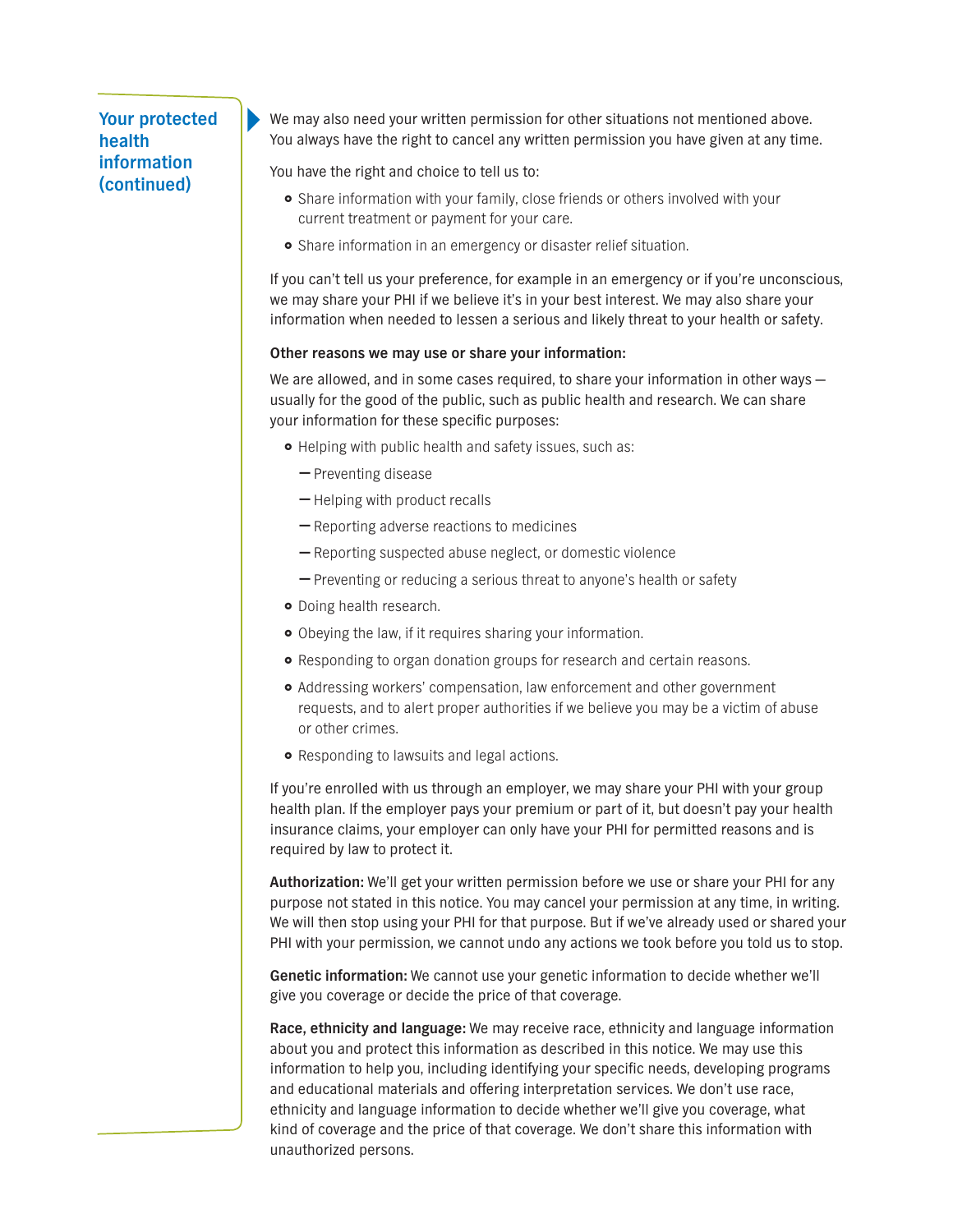| <b>Your rights</b>                                     | Under federal law, you have the right to:                                                                                                                                                                                                                                                                                                                                                                                                                                                                                                                                                                                                                                                                                                                                                                                                                                                                                                       |
|--------------------------------------------------------|-------------------------------------------------------------------------------------------------------------------------------------------------------------------------------------------------------------------------------------------------------------------------------------------------------------------------------------------------------------------------------------------------------------------------------------------------------------------------------------------------------------------------------------------------------------------------------------------------------------------------------------------------------------------------------------------------------------------------------------------------------------------------------------------------------------------------------------------------------------------------------------------------------------------------------------------------|
|                                                        | • Send us a written request to see or get a copy of your PHI, including a request for a copy<br>of your PHI through email. Remember, there's a risk your PHI could be read by a third<br>party when it's sent unencrypted, meaning regular email. So we will first confirm that<br>you want to get your PHI by unencrypted email before sending it to you.                                                                                                                                                                                                                                                                                                                                                                                                                                                                                                                                                                                      |
|                                                        | . Ask that we correct your PHI that you believe is wrong or incomplete. If someone else,<br>such as your doctor, gave us the PHI, we'll let you know so you can ask him or her to<br>correct it.                                                                                                                                                                                                                                                                                                                                                                                                                                                                                                                                                                                                                                                                                                                                                |
|                                                        | • Send us a written request not to use your PHI for treatment, payment or health care<br>operations activities. We may say "no" to your request, but we'll tell you why in writing.                                                                                                                                                                                                                                                                                                                                                                                                                                                                                                                                                                                                                                                                                                                                                             |
|                                                        | • Request confidential communications. You can ask us to send your PHI or contact you<br>using other ways that are reasonable. Also, let us know if you want us to send your mail<br>to a different address if sending it to your home could put you in danger.                                                                                                                                                                                                                                                                                                                                                                                                                                                                                                                                                                                                                                                                                 |
|                                                        | . Send us a written request to ask us for a list of those with whom we've shared your PHI.                                                                                                                                                                                                                                                                                                                                                                                                                                                                                                                                                                                                                                                                                                                                                                                                                                                      |
|                                                        | • Ask for a restriction for services you pay for out of your own pocket: If you pay in full for<br>any medical services out of your own pocket, you have the right to ask for a restriction.<br>The restriction would prevent the use or sharing of that PHI for treatment, payment or<br>operations reasons. If you or your provider submits a claim to us, we may not agree to a<br>restriction (see "Your rights" above). If a law requires sharing your information, we don't<br>have to agree to your restriction.                                                                                                                                                                                                                                                                                                                                                                                                                         |
|                                                        | • Call Member Services at the phone number on your ID card to use any of these rights.<br>A representative can give you the address to send the request. They can also give you<br>any forms we have that may help you with this process.                                                                                                                                                                                                                                                                                                                                                                                                                                                                                                                                                                                                                                                                                                       |
| How we protect<br>information                          | We're dedicated to protecting your PHI, and we've set up a number of policies and<br>practices to help keep your PHI secure and private. If we believe your PHI has been<br>breached, we must let you know.                                                                                                                                                                                                                                                                                                                                                                                                                                                                                                                                                                                                                                                                                                                                     |
|                                                        | We keep your oral, written and electronic PHI safe using the right procedures, and through<br>physical and electronic ways. These safety measures follow federal and state laws. Some of<br>the ways we keep your PHI safe include securing offices that hold PHI, password-protecting<br>computers, and locking storage areas and filing cabinets. We require our employees to<br>protect PHI through written policies and procedures. These policies limit access to PHI to<br>only those employees who need the data to do their jobs. Employees are also required to<br>wear ID badges to help keep unauthorized people out of areas where your PHI is kept. Also,<br>where required by law, our business partners must protect the privacy of data we share<br>with them as they work with us. They're not allowed to give your PHI to others without your<br>written permission, unless the law allows it and it's stated in this notice. |
| <b>Potential</b><br>impact of other<br>applicable laws | HIPAA, the federal privacy law, generally doesn't cancel other laws that give people greater<br>privacy protections. As a result, if any state or federal privacy law requires us to give you<br>more privacy protections, then we must follow that law in addition to HIPAA.                                                                                                                                                                                                                                                                                                                                                                                                                                                                                                                                                                                                                                                                   |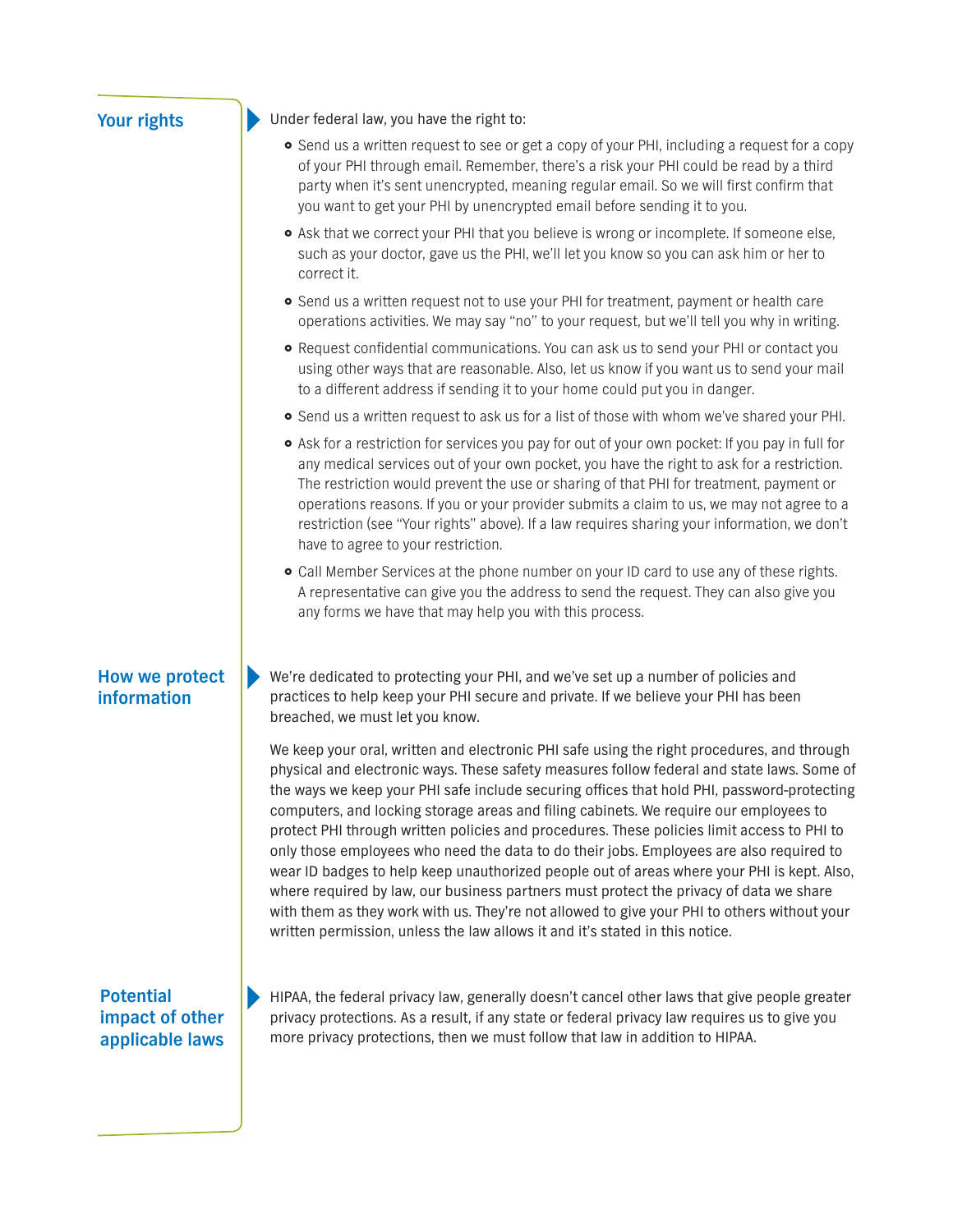

## **Breast reconstruction surgery benefits**

A mastectomy that's covered by your health plan includes benefits that comply with the Women's Health and Cancer Rights Act of 1998, which provides for:

- Reconstruction of the breast(s) that underwent a covered mastectomy.
- Surgery and reconstruction of the other breast to restore a symmetrical appearance.
- Prostheses and coverage for physical complications related to all stages of a covered mastectomy, including lymphedema.

You'll pay your usual deductible, copay and/or coinsurance. For details, contact your plan administrator.

For more information about the Women's Health and Cancer Rights Act, go to the United States Department of Labor website at **[www.dol.gov/agencies/ebsa/laws-and-regulations/laws/whcra](http://www.dol.gov/agencies/ebsa/laws-and-regulations/laws/whcra)**.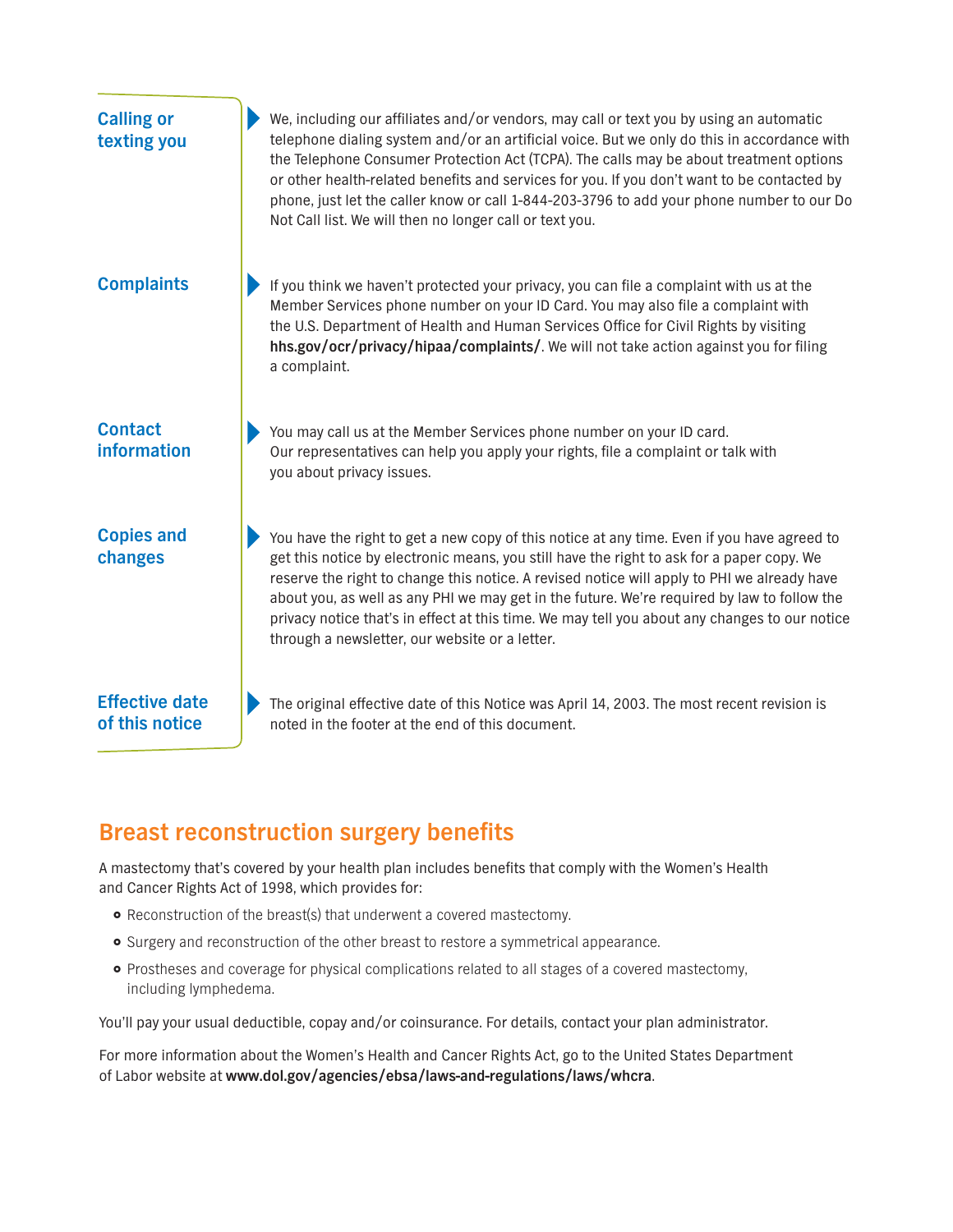## **It's important we treat you fairly**

We follow federal civil rights laws in our health programs and activities. We don't discriminate, exclude people, or treat them differently based on race, color, national origin, sex, age or disability. If you have disabilities, we offer free aids and services. If your main language isn't English, we offer help for free through interpreters and other written languages. Call the Member Services number on your ID card for help (TTY/TDD:711).

If you think we failed to offer these services or discriminated based on race, color, national origin, age, disability, or sex, you can file a complaint, also known as a grievance. You can file a complaint through one of these ways:

- }Write to Compliance Coordinator, P.O. Box 27401, Mail Drop VA2002-N160 Richmond, VA 23279.
- }File a complaint with the U.S. Department of Health and Human Services, Office for Civil Rights at 200 Independence Avenue, SW; Room 509F, HHH Building; Washington, D.C. 20201.
- }Call **1-800-368-1019** (TDD: 1-800-537-7697).
- }Go online at **[ocrportal.hhs.gov/ocr/portal/lobby.jsf](http://ocrportal.hhs.gov/ocr/portal/lobby.jsf)** and fill out a complaint form at **[hhs.gov/ocr/office/file/index.html](http://hhs.gov/ocr/office/file/index.html)**.

## **Get help in your language**

One more right that you have the right to get this information in your language for free. If you'd like extra help to understand this in another language, call the Member Services number on your ID card (TTY/TDD: 711).

**Aside from helping you understand your privacy rights in another language, we also offer this notice in a different format for members with visual impairments. If you need a different format, please call the Member Services number on your ID card.** 

#### **Language Assistance**

#### **Spanish**

Tiene el derecho de obtener esta información y ayuda en su idioma en forma gratuita. Llame al número de Servicios para Miembros que figura en su tarjeta de identificación para obtener ayuda. (TTY/TDD: 711)

#### **Chinese**

您有權使用您的語言免費獲得該資訊和協助。請撥打您的 ID 卡上的成員服務號 碼尋求協助。(TTY/TDD: 711)

#### $\blacktriangleright$  Vietnamese

Quý vị có quyền nhận miễn phí thông tin này và sự trợ giúp bằng ngôn ngữ của quý vị. Hãy gọi cho số Dich Vu Thành Viên trên thẻ ID của quý vi để được giúp đỡ. (TTY/TDD: 711)

#### $\blacktriangleright$  Korean

귀하에게는 무료로 이 정보를 얻고 귀하의 언어로 도움을 받을 권리가 있습니다. 도움을 얻으려면 귀하의 ID 카드에 있는 회원 서비스 번호로 전화하십시오. (TTY/TDD: 711)

#### Tagalog

May karapatan kayong makuha ang impormasyon at tulong na ito sa ginagamit ninyong wika nang walang bayad. Tumawag sa numero ng Member Services na nasa inyong ID card para sa tulong. (TTY/TDD: 711)